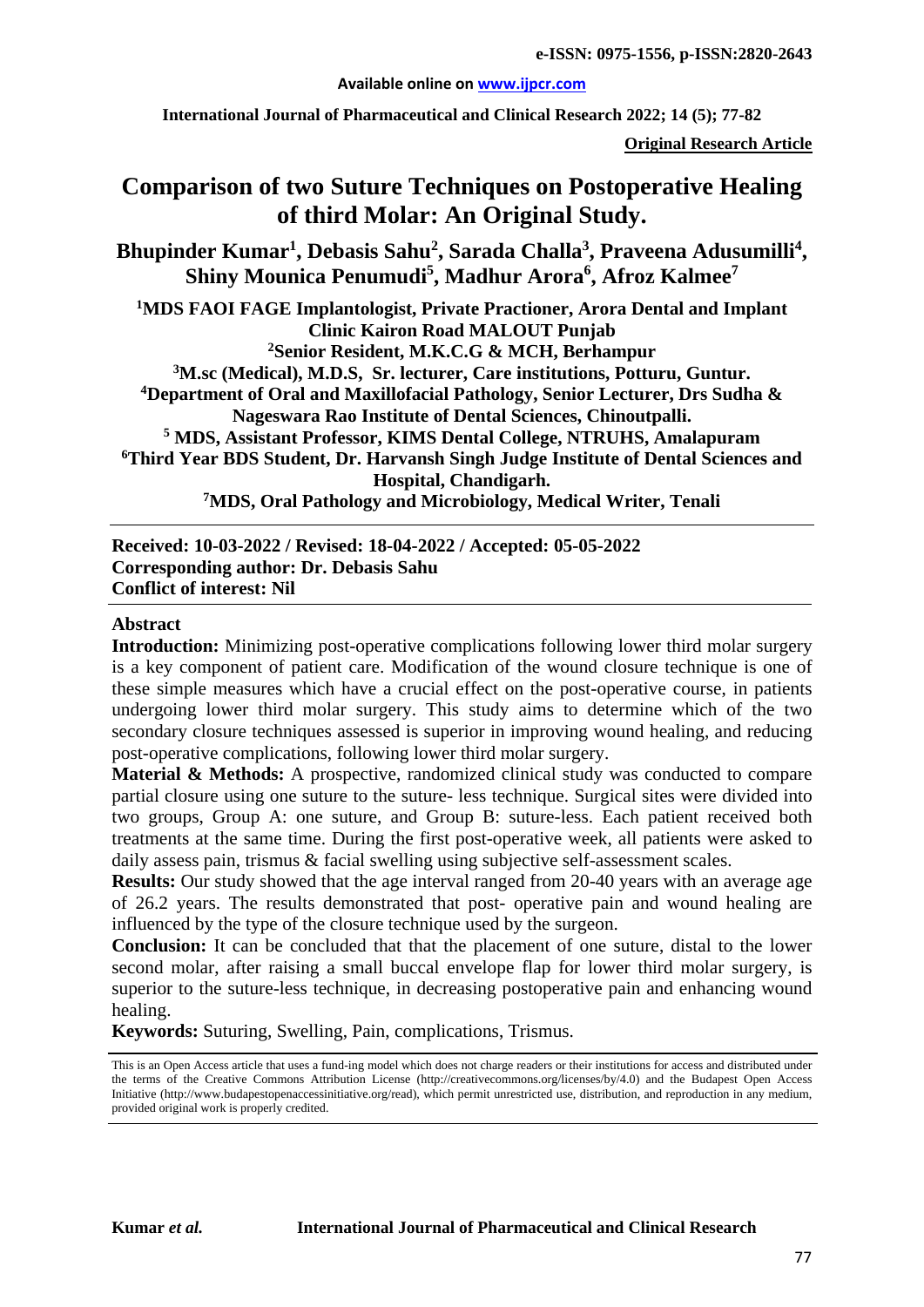# **Introduction**

In oral and maxillofacial surgery, lower third molar surgery is still one of the most common types of surgery. [1,2] It comes with its own risks and problems after the surgery that can slow down recovery and lower a patient's quality of life. It has been said that the way the wound is closed after lower third molar surgery is an operative factor that affects early complications. [3,4] Pain, swelling, and trismus are all immediate tissue reactions after surgery on the third molar. These reactions have been linked to the length of the surgery, the difficulty of the surgery, and operative trauma. Complications can happen, which are unwanted reactions that may or may not be caused by the surgery. Some examples of complications are bleeding or hemorrhage. [5], post-op infections like dry socket, [6] nerve damage, slow healing, and the formation of a periodontal pocket in the far end of the second molar next to the tooth that was removed. [7,8] When impacted lower third molars need to be taken out, the wound can be closed in two different ways. Some of them use different suture techniques to compare these factors. [5,9,10], flaps of different kinds 3,8, and even when tube drains are used. [11,12] This study aims to find out which of the two secondary closure techniques used after surgery on the lower third molar is better at helping the wound heal and reducing complications.

# **Materials & Methods**

A prospective, randomized, cross-over clinical trial was conducted where we compared partial closure using one suture to the suture-less technique. Surgical sites were divided into two groups, Group A: one suture, and Group B: suture-less. Each patient received both treatments at the same time. During the first post-operative week, all patients were asked to daily assess pain, trismus & facial swelling using subjective self-assessment scales. All patients attended follow-up

appointment at one week, to objectively assess facial swelling and wound healing, and at one month, to assess wound healing. Based on the previous study the following criteria were considered [15]

### **Inclusion Criteria:**

• Patients with an indication for extraction of both lower third molars with a symmetrical grade of impaction assessed using the Pell and Gregory classification

• Healthy patients (ASA I) or patients with systemic mild disease with no functional limitations (ASA II) and with no objective contraindication for surgical procedure

• Age range: 18-45 years

• Patient willing to participate in the study that completes follow-up visits and signed informed consent for treatment.

### **Exclusion Criteria:**

• Patients with systemic diseases ASA III, ASA IV and ASA V

• Patients using antibiotic premedication or using medication that would affect wound healing.

Acute pericoronaritis or severe periodontal disease

• Patients allergic to the drugs or local anesthesia used in the study.

• Patients undergoing more than one extraction during the same surgical procedure.

#### **Surgical Protocol:**

Surgical extraction was done under local anesthesia, using a 4 percent lidocainee (1:100.000 epinephrine) anesthetic solution (Artinibsa®, Inibsa, Barcelona, Spain). A crestal incision with a relieving incision at mesial part of the adjacent second molar that crossed the mucogingival line, with a length equal or greater than 10 mm, was performed. The mucoperiosteal flap was raised and ostectomy was performed using low-speed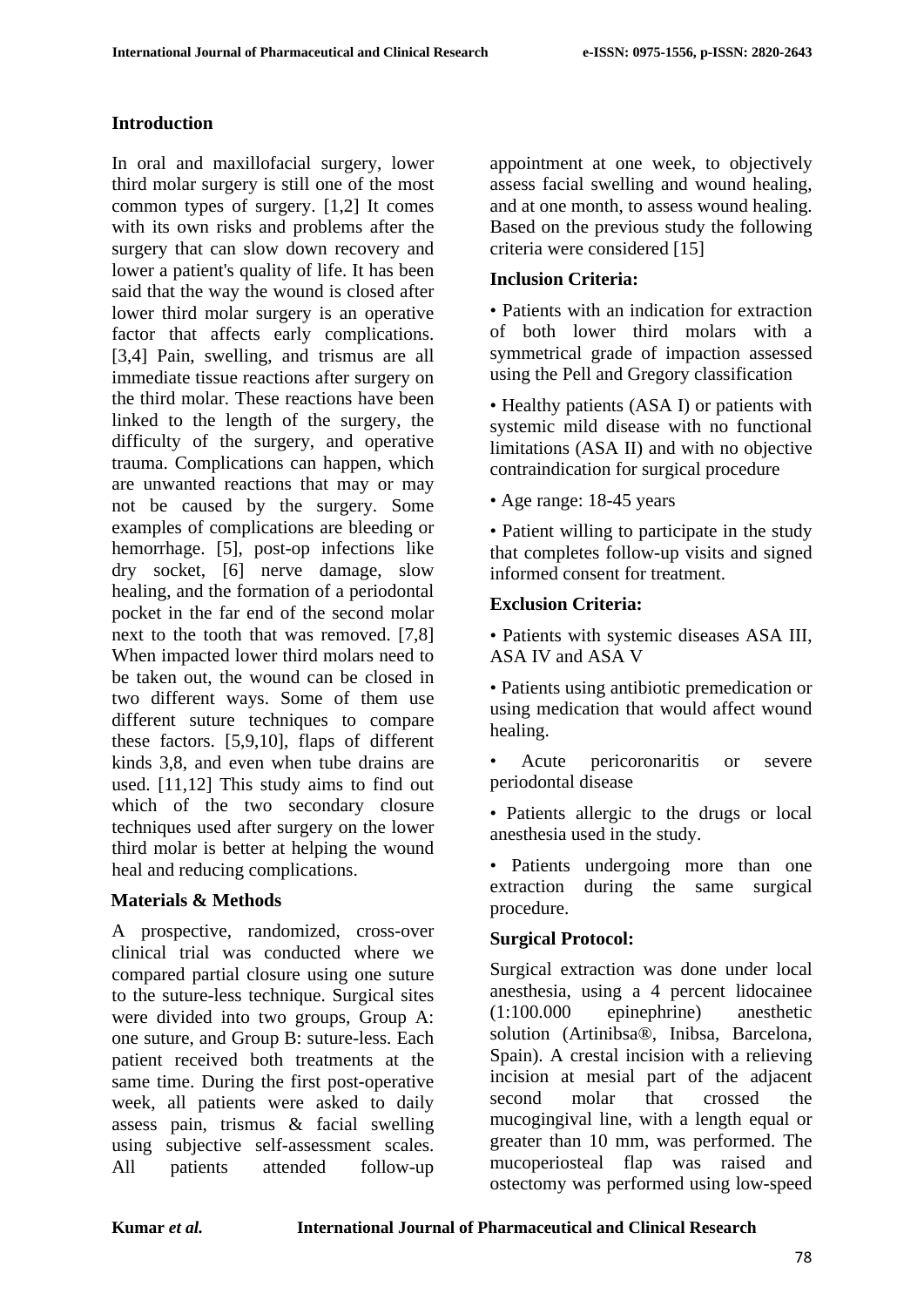hand pieces (maximum 40.000 rpm) and a number 8 tungsten carbide bur. Curettage and irrigation of the surgical bed was performed using sterile distilled water. Sutures were done with 3-0 silk with a C16 needle.

The suture technique in test group was consisted in one suture knot tied at the corner of the triangular flap and hermetic suture at the distal aspect of the adjacent second molar. On the contrary, a hermetic suture of distal and relieving incisions of the triangular flap was made in control group. Finally, patient was instructed to bite on sterile gauze for 30 minutes. All patients were given written information regarding to postoperative instructions and medication.

| Table 1: Pain intensity after 2 days and after one week post surgery. |  |
|-----------------------------------------------------------------------|--|
|-----------------------------------------------------------------------|--|

| Pain   |                 | D               |          |
|--------|-----------------|-----------------|----------|
| 2 days | $4.51 \pm 2.11$ | $4.55 \pm 1.99$ | 0.258    |
| week!  | $2.11 \pm 1.77$ | $3.62 \pm 2.01$ | $0.03\,$ |

| Table 2: Trismus after 2 days and after one week post surgery. |                 |                 |       |
|----------------------------------------------------------------|-----------------|-----------------|-------|
| 1 week                                                         | $2.11 \pm 1.77$ | $3.62 \pm 2.01$ | 0.03  |
| 2 days                                                         | $4.51 \pm 2.11$ | $4.55 \pm 1.99$ | 0.258 |

| <b>Trismus</b> |  |
|----------------|--|
| 2 days         |  |
| 1 week         |  |

**Table 3: Facial swelling after 2 days and after one week post surgery.**

| <b>Facial swelling</b> | . .              |                 |        |
|------------------------|------------------|-----------------|--------|
| 48 hrs                 | $2.61 \pm 1.201$ | $2.31 \pm 1.30$ |        |
| days                   | $0.83 \pm 0.785$ | 711+0.87°       | 1216 ( |

**Table 4: Soft tissue healing after surgery in the test and control groups.**

| Soft tissue healing |  |
|---------------------|--|
| <b>Excellent</b>    |  |
| <b>Very Good</b>    |  |
| Good                |  |
| Poor                |  |

#### **Results**

Our study showed that the age interval ranged from 20-40 years with an average age of 26.2 years. No statistically significant differences were found to be related to pain ( $p<0.06$ ) after 2 days but after a week the pain was statistical significant (P<0.05), although pain scores were greater in the complete closure than in the partial closure. There were no significant differences for trismus between none of them by measuring the mouth opening  $(p<0.71)$  after 2 days and after a week after surgery.

There were no differences in facial

swelling between the sutured and nonsutured after 2 days and after a week ( $p >$ 0.05). The soft tissue healing was excellent in test group as compared to control group after one month period.

# **Discussion**

As with any other surgery, lower third molar surgery comes with its own risks and complications that can slow the patient's recovery and hurt their quality of life. [13,14] During the first few days after lower third molar surgery, the pain, limited ability to open the mouth, and visible swelling have a big effect on the oral health-related quality of life. [15]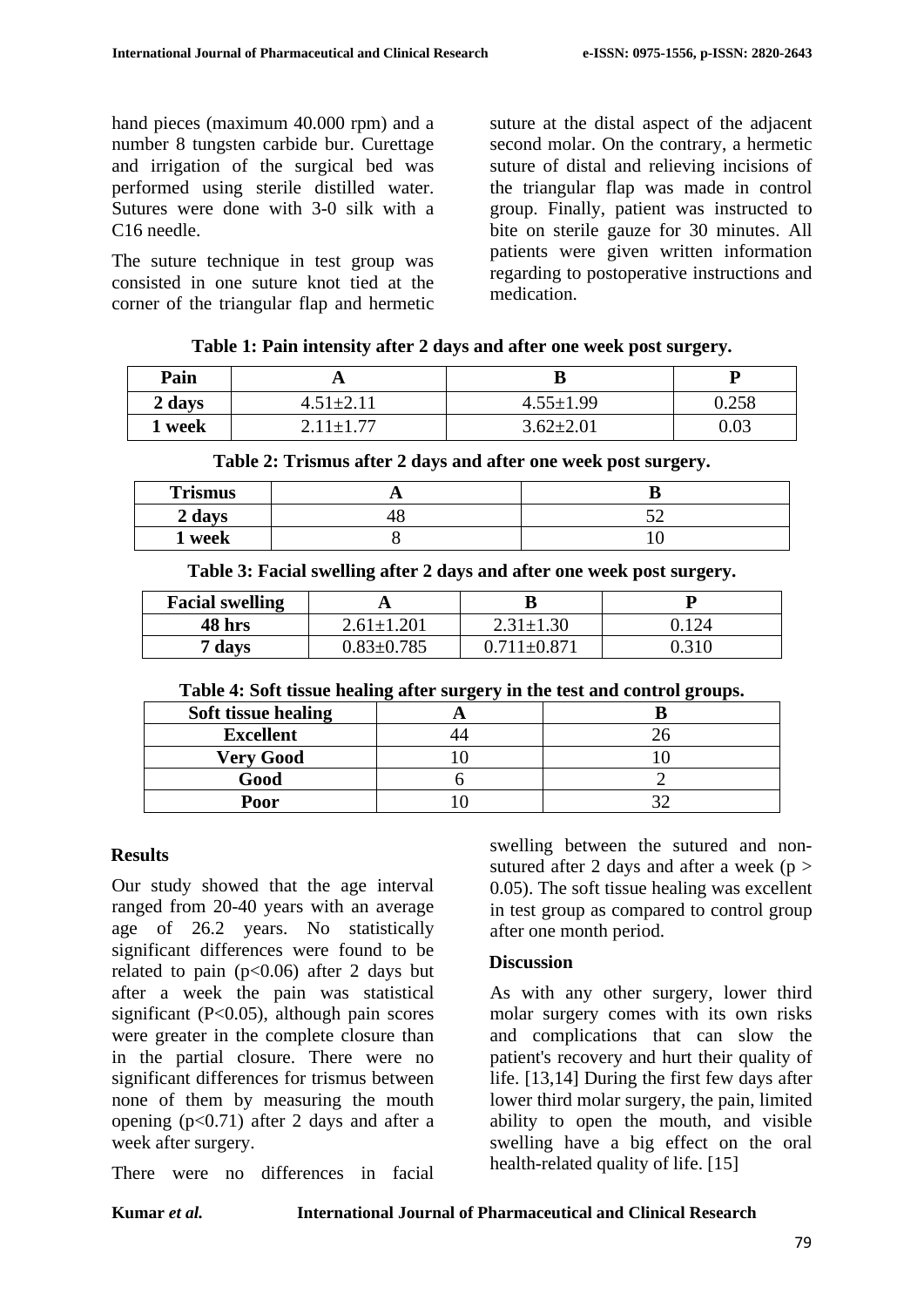The way a wound heals after surgery on the lower third molar is very important for the clinician. Delayed healing and wound dehiscence make it harder to keep clean and may require intensive follow-up care, which could make the time it takes to recover from surgery longer. From the patient's point of view, delayed healing could mean more pain and discomfort for a longer time. This is because the exposed distal root surface of the adjacent second molar will be more sensitive. [16]

"Pain is completely personal, and its links to disease are indirect. The only way to accurately measure pain is to believe the person who is feeling it." "Pain is what the person feels." [17]

In this study, there are no statistically significant differences between the two types of sutures when it comes to trismus, pain, and swelling. But these factors are less important in the partial closure technique.

In a similar study to ours, Osunde et al. [18] looked at the role of the suture technique in relation to postoperative complications. They found that there were no significant differences between a complete closure and a one-knot in the corner of the flap, but that the group with partial closure had a lower number of postoperative variables (pain, swelling and trismus). In the same way, Maria et al. [19] found a lower level of postoperative variables in the group with a secondary closure. They also found that the group with a complete closure had more swelling and a hematoma.

Other authors [4,9] have looked at how the wound closes up after the sutures are removed, and their results were a little bit different. Waite and Cherala [9] looked at what happened when they didn't sew a small "V"-shaped flap on 1280 extracted molars from 366 patients. They found that there were no problems after the surgery. On the other hand, Osunde et al. [20] did a study to compare the effects of suturing

with not suturing. They found that the group without sutures had less pain on the first and second days, but on the seventh day, the results were the same as the suture group. They didn't find any differences between the groups in terms of swelling and trismus after surgery. In contrast to the last study, Hashemi et al. [4] found that the group that didn't get sutures had less pain and swelling. The benefits of a technique that doesn't use sutures are a lower cost, less time spent in surgery, less manipulation of soft tissue, and, as a result, less pain after surgery. [9,20] Different authors [3,20] say that making a way for inflammatory fluid to drain helps to reduce symptoms and complications after surgery.

When a wound is completely closed, it can act like a one-way valve that lets food debris go in but not out. This makes the area more likely to get an infection, swell up, and hurt. [6,7,9] The main problem with not using stitches is that the wound may take longer to heal. Also, there is a high chance that a periodontal pocket will form around the second molar [20] that is next to it. A recent meta-analysis [21], on the other hand, says that there are no significant differences between the results of complete and partial wound closure. It also says that the available studies are different and don't provide a lot of scientific evidence. [22]

# **Conclusion**

The results demonstrated that postoperative pain and wound healing are influenced by the type of the closure technique used by the surgeon. We concluded that that the placement of one suture, distal to the lower second molar, after raising a small buccal envelope flap for lower third molar surgery, is superior to the suture-less technique, in decreasing postoperative pain and enhancing wound healing.

# **References**

1. Yuasa H, Sugiura M. Clinical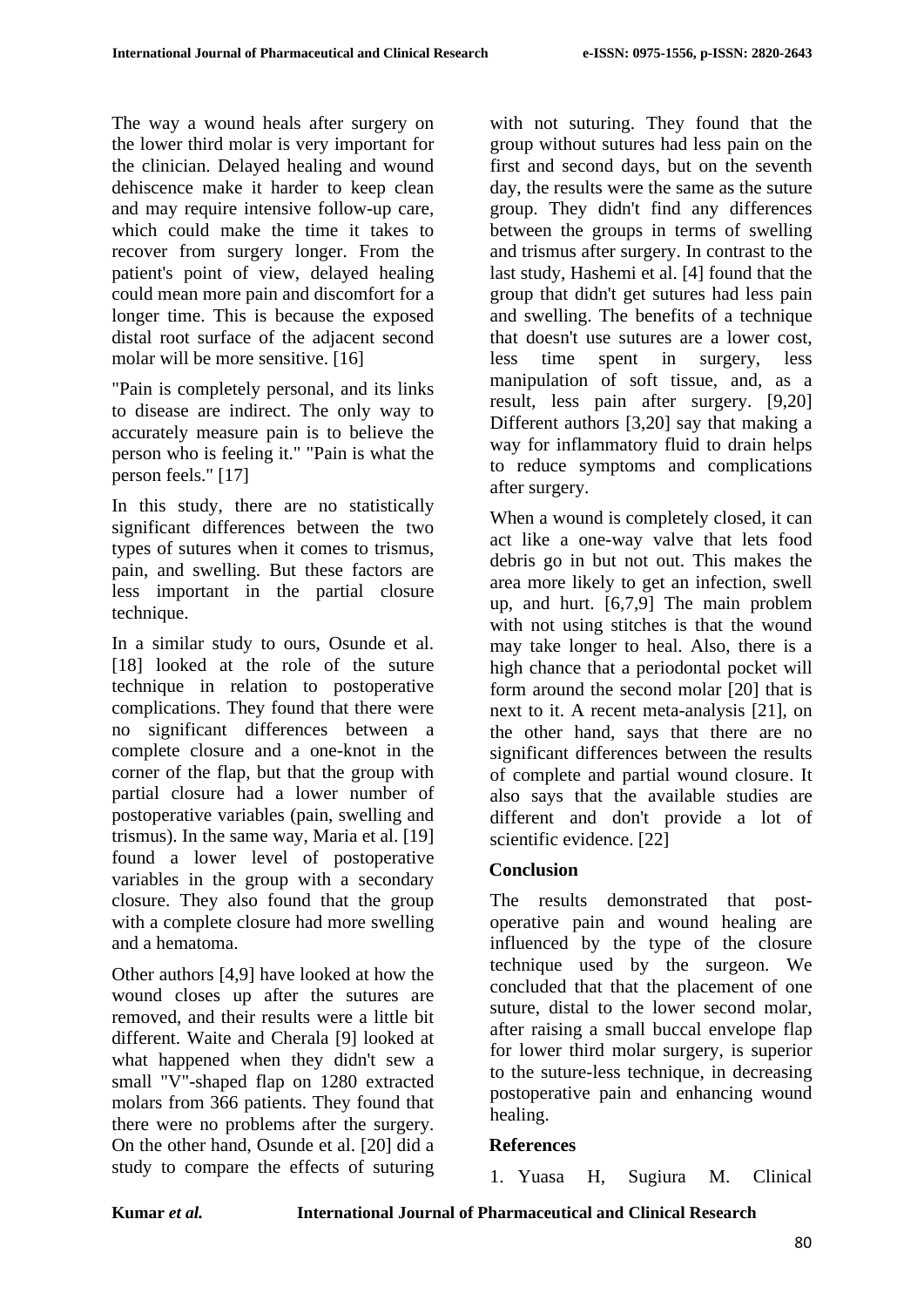postoperative findings after removal of impacted mandibular third molars: Prediction of postoperative facial swelling and pain based on preoperative variables. Br J Oral Maxillofac Surg. 2004;42:209-14.

- 2. Cerqueira PR, Vasconcelos BC, Bessa-Nogueira RV. Comparative study of the effect of a tube drain in impacted lower third molar surgery. J Oral Maxillofac Surg. 2004;62:57-61.
- 3. Dolanmaz D, Esen A, Isik K, Candirli C. Effect of 2 flap designs on postoperative pain and swelling after impacted third molar surgery. Oral Surg Oral Med Oral Pathol Oral Radiol. 2013;116:244-6.
- 4. Hashemi HM, Beshkar M, Aghajani R. The effect of sutureless wound closure on postoperative pain and swelling after impacted mandibular third molar surgery. Br J Oral Maxillofac Surg. 2012;50:256-8.
- 5. Pasqualini D, Cocero N, Castella A, Mela L, Bracco P. Primary and secondary closure of the surgical wound after removal of impacted mandibular third molars: A comparative study. Int J Oral Maxillofac Surg. 2005;34:52-7.
- 6. Sanchis Bielsa JM, Hernández-Bazán S, Peñarrocha Diago M. Flap repositioning versus conventional suturing in third molar surgery. Med Oral Patol Oral Cir Bucal. 2008;13:E138-42.
- 7. Bello SA, Olaitan AA, Ladeinde AL. A randomized comparison of the effect of partial and total wound closure techniques on postoperative morbidity after mandibular third molar surgery. J Oral Maxillofac Surg. 2011;69:24-30.
- 8. Baqain ZH, Al-Shafii A, Hamdan AA, Sawair FA. Flap design and mandibular third molar surgery: A split mouth randomized clinical study. Int J Oral Maxillofac Surg. 2012;41:1020-4.
- 9. Waite PD, Cherala S. Surgical outcomes for suture-less surgery in 366 impacted third molar patients. J Oral

Maxillofac Surg. 2006;64:669-73.

- 10. Sandhu A, Sandhu S, Kaur T. Comparison of two different flap designs in the surgical removal of bilateral impacted mandibular third molars. Int J Oral Maxillofac Surg. 2010;39:1091-6.
- 11. Holland CS, Hindle MO. The influence of closure or dressing of third molar sockets on post-operative swelling and pain. Br J Oral Maxillofac Surg. 1984;22:65-71.
- 12. Rakprasitkul S, Pairuchvej V. Mandibular third molar surgery with primary closure and tube drain. Int J Oral Maxillofac Surg.1997;26:187-90.
- 13. Colorado-Bonnin, M., Valmaseda-Castellón, E., Berini-Aytés, L. & Gay-Escoda, C. 2006. Quality of life following lower third molar removal. International journal of oral and maxillofacial surgery, 35, 343-347.
- 14. White, R. P., Jr., Shugars, D. A., Shafer, D. M., Laskin, D. M., Buckley, M. J. & Phillips, C. 2003. Recovery after third molar surgery: clinical and health-related quality of life outcomes. J Oral Maxillofac Surg, 61, 535-44.
- 15. Prakhar Katta, Vikas Singh, Bindu Bhardwaj, Ruchika Tiwari. A Comparative Study of Sutureless and One Suture Techniques Following Third Molar Surgery. Int J Med Res Prof. 2018 May; 4(3):42-45. DOI:10.21276/ijmrp.2018.4.3.009.
- 16. Jakse, N., Bankaoglu, V., Wimmer, G., Eskici, A. & Pertl, C. 2002. Primary wound healing after lower third molar surgery: Evaluation of 2 different flap designs. Oral Surgery, Oral Medicine, Oral Pathology, Oral Radiology, and Endodontology, 93, 7-12.
- 17. Mccaffrey, M. & Beebe, A. 1989. Giving narcotics for pain. Nursing, 19, 161-5.
- 18. Osunde OD, Saheeb BD, Adebola RA. Comparative study of effect of single and multiple suture techniques on inflammatory complications after third molar surgery. J Oral Maxillofac Surg.